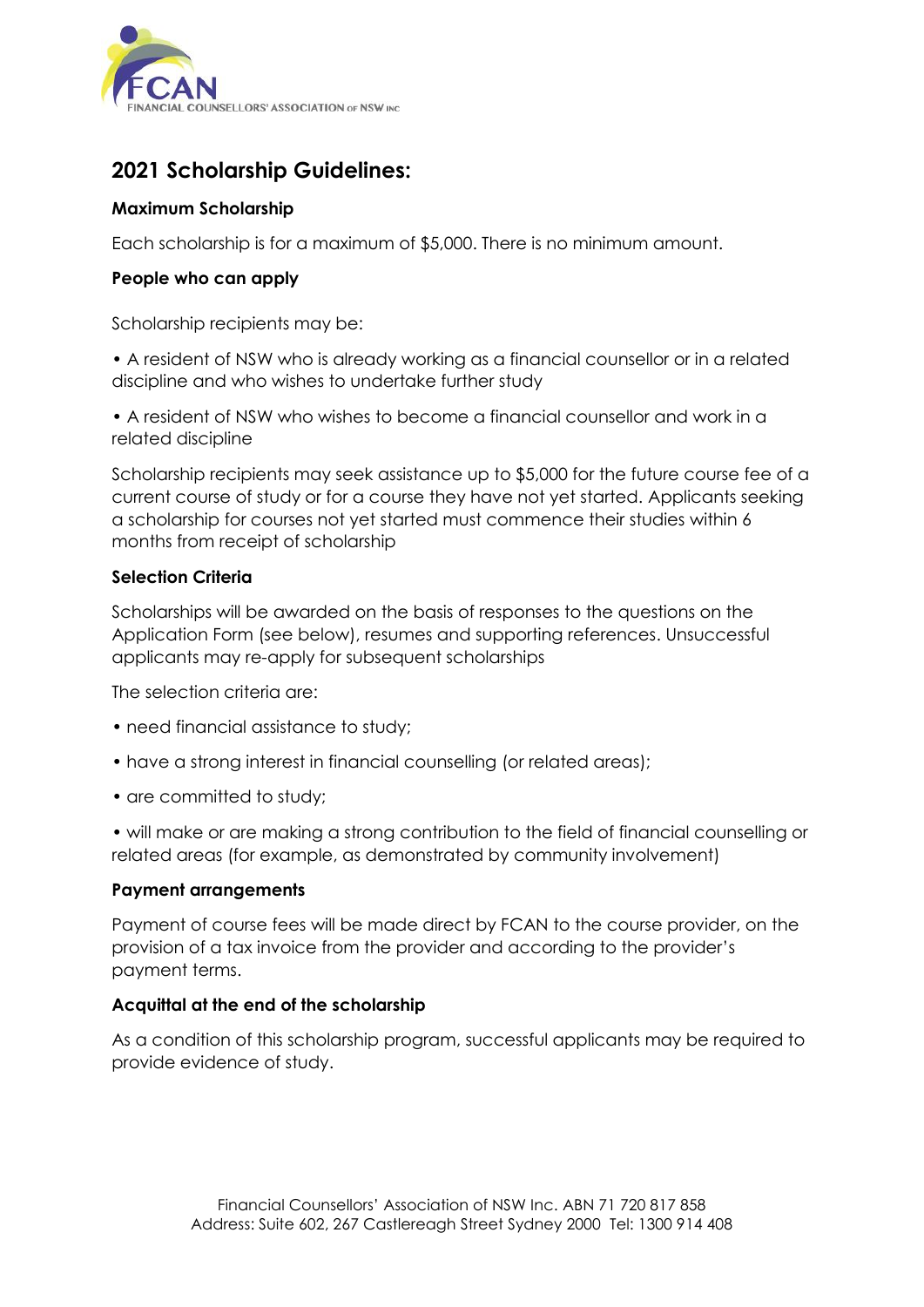

### **Scholarship timeframes and selection:**

1. Opening Date 1 June 2021

Closing Date 5pm 30 July 2021

Extensions are not permitted

Scholarship winners will be announced at the FCAN Conference Dinner on 25 August 2021.

2. Email applications to jocelin.walker@fcan.com.au

Any questions not covered in these guidelines must be directed to:

Jocelin Walker Senior Administrator Financial Counsellor's Association of NSW Inc Tel: 1300 914 408 Email: [jocelin.walker@fcan.com.au](mailto:jocelin.walker@fcan.com.au)

- 3. How to apply
	- i) Complete the application form
	- ii) Attach your resume, written references and letters of support. Include any information that you consider might help your application. If you are currently undertaking the course including transcripts of the completed units
	- iii) Lodge the application on or before **5pm 30 July 2021**
- 4. Scholarship applications will be reviewed by the FCAN Scholarship Working Group
- 5. Applicants may be contacted by the Working Group upon lodgement of application and during the review process.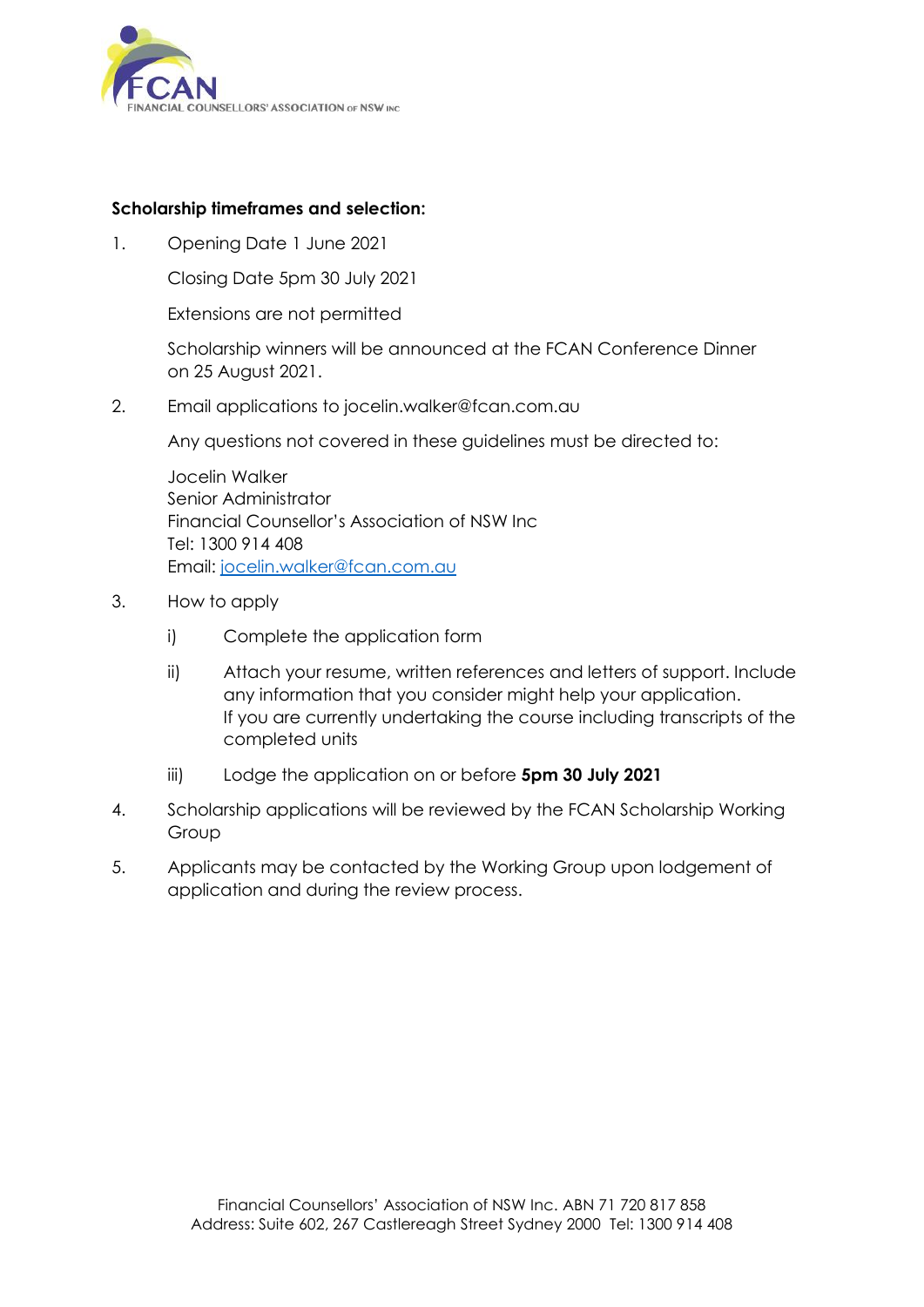

## **FCAN 2021 Scholarship: Application Form**

**Applications Open: 1 June 2021 Applications Close: 5pm 30 July 2021**

Please read the FCAN 2021 Scholarship Guidelines before applying

## **Section One: About You**

| Preferred Title Miss/Ms/Mrs/Mr                                                               |  |  |              |  |
|----------------------------------------------------------------------------------------------|--|--|--------------|--|
|                                                                                              |  |  |              |  |
|                                                                                              |  |  |              |  |
|                                                                                              |  |  |              |  |
|                                                                                              |  |  |              |  |
|                                                                                              |  |  |              |  |
|                                                                                              |  |  |              |  |
|                                                                                              |  |  |              |  |
| Are you an FCAN member? YES / NO                                                             |  |  |              |  |
| Indicate which statement best describes your current employment situation (tick applicable): |  |  |              |  |
| I am already working as a Financial counsellor; or                                           |  |  |              |  |
| I would like to become a Financial counsellor; or                                            |  |  |              |  |
|                                                                                              |  |  |              |  |
| <b>Course details:</b>                                                                       |  |  |              |  |
|                                                                                              |  |  |              |  |
|                                                                                              |  |  |              |  |
|                                                                                              |  |  | (month/year) |  |

### **Section Two: 2 Professional References**

You must include one written reference from your employer and one written reference from your Supervisor. Note – if both are the same you will need to include another written Professional Reference.

References are to include the Referees job title, organisation, contact details (for verification) and outline their working relationship with you.

> Financial Counsellors' Association of NSW Inc. ABN 71 720 817 858 Address: Suite 602, 267 Castlereagh Street Sydney 2000 Tel: 1300 914 408